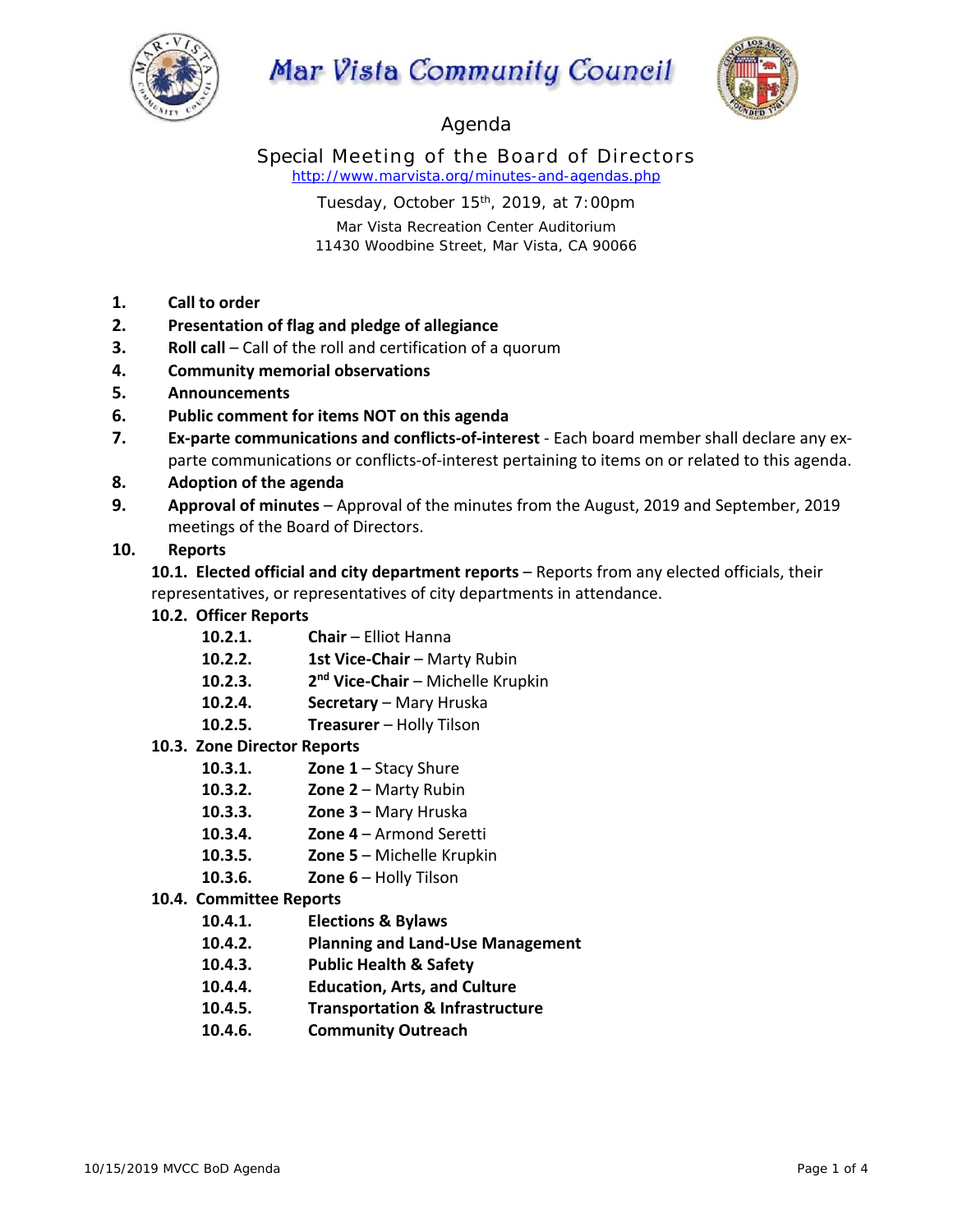### **11. Special Orders**

- **11.1. Presentation Regarding Historic Fire Station 62 Progress** Brief Presentation from Albert Olson from Friends of Historic Fire Station 62 regarding its annual meeting, fundraising progress, etc.
- **11.2. Resignation from Outreach Committee** Discussion and possible action regarding the resignation of Ashley Zeldin as the First Vice‐Chair of the Outreach Committee.
- **11.3. Appointment to the Outreach Committee** Discussion and possible action regarding the appointment of Martin Rubin as the First Vice‐Chair of the Outreach Committee.
- **11.4. Appointment of Representatives to Project Update Meeting for the Culver City Stormwater Project** – Discussion and possible action regarding the appointment of Michelle Krupkin and Selena Inouye to represent MVCC at the Project Update Meeting for the Culver City Stormwater Project.
- **11.5. Presentation Regarding 12444 and 12575 Venice Blvd.** Informational presentation by and update regarding the 12444 and 12575 Venice Blvd. development.
- **11.6. Appointment to StreetsLA Stakeholder Advisory Council** Discussion and possible action regarding approval of a letter recommending Selena Inouye to represent MVCC on the StreetsLA Stakeholder Advisory Council.
- **12. Consent Calendar** The Consent Calendar is reserved for items deemed to be routine and non‐ controversial. Any board member may pull an item or items for further discussion.
	- **12.1. [FUNDING][Tilson] FY2019‐2020 budget revisions** Action regarding revisions to the FY2019‐2020 budget to support the funding items below and for other purposes.
	- **12.2. [FUNDING][Tilson] Monthly Expenditure Report** Approval of the Monthly Expenditure Report for September, 2019.
	- **12.3. [FUNDING][T&I][Mobility Subcommittee] 2nd Annual Mar Vista Bike Safety Fair** ‐ Presentation and discussion about the MVCC sponsoring and funding the 2nd Annual Mar Vista Bike Safety Fair for no more than \$2,000 (conditional upon submission of and approval of event paperwork).
	- **12.4. [FUNDING][T&I][Mobility Subcommittee]** Safe Cycling Wallet Cards and Booklets ‐ Presentation and discussion about the MVCC funding the printing/purchase safe cycling wallet cards and booklets not to exceed \$2,000. (passed at Mobility Committee 9/23/2019; passed T&I October 2, 2019).
	- **12.5. [FUNDING][OUTREACH] Advertising in Hilltops Neighborhood Association's Quarterly Newsletter** – Discussion and possible action regarding an expenditure not to exceed \$150 for advertising in the upcoming Hilltops Neighborhood Association's quarterly newsletter.
	- **12.6. [FUNDING][OUTREACH] Table Rental at Hilltops Neighborhood Association's Annual Picnic** – Discussion and possible action regarding an expenditure not to exceed \$150 for table rental at the upcoming Hilltops Neighborhood Association's annual picnic.
	- **12.7. [FUNDING][ExFin] Board Member Reimbursement** Approval of a reimbursement in the amount of \$52.51 to Elliot Hanna for a storage container and spare batteries for MVCC's a udio equipment.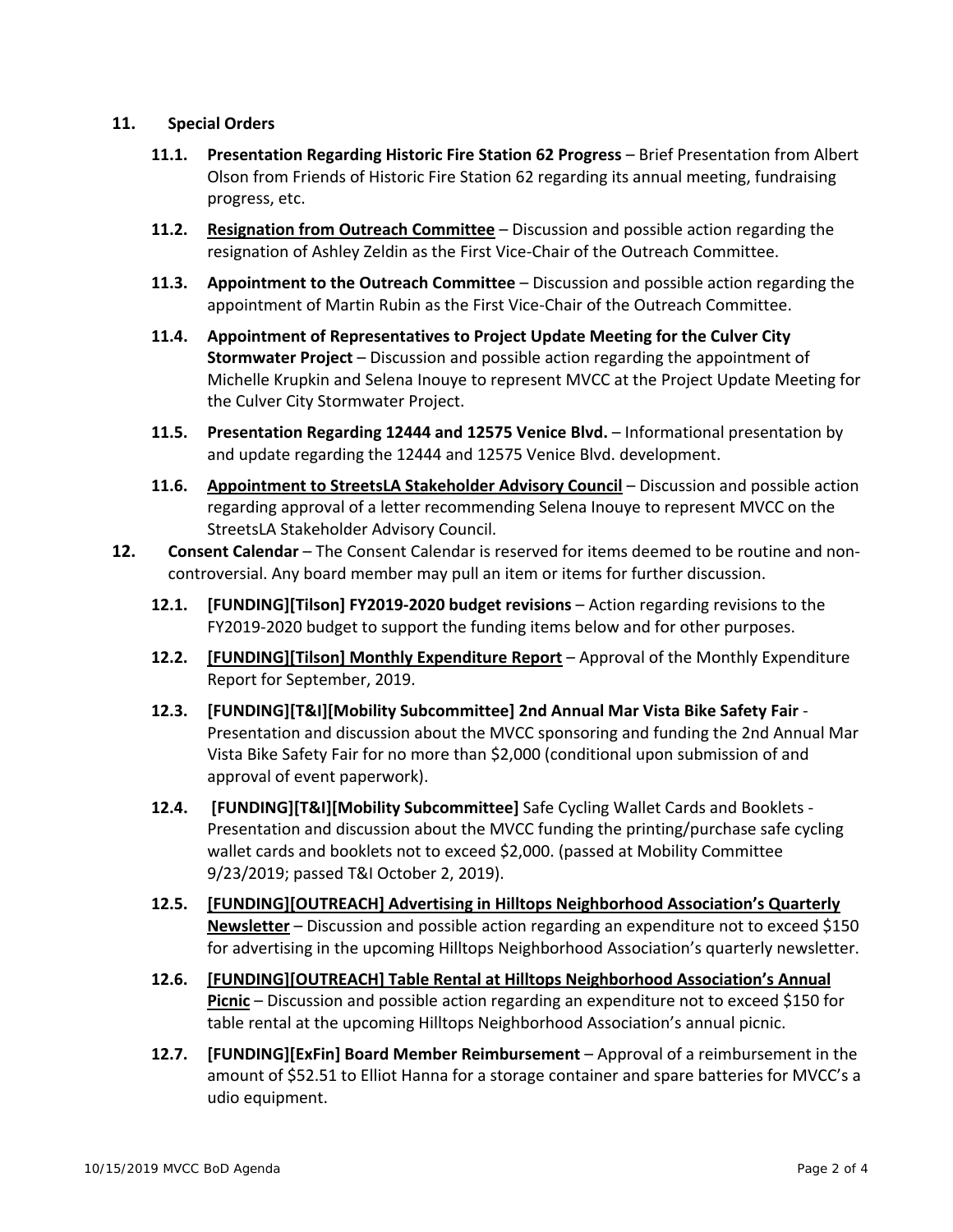- **12.8. [FUNDING][ExFin] Board Member Reimbursement** Approval of a reimbursement in the amount of \$86.28 for a cart and miscellaneous supplies to conduct outreach at community events.
- **13. Excluded Consent Items** Discussion and further action on items excluded from the Consent Calendar.
- **14. Unfinished Business and General Orders**
	- **14.1. [ADMINISTRATIVE][ExFin] Acceptance of Reduced Tent Space** Approval of a tent space reduction from 10 x 10 to 10 x 5 for both the Blue Tent and Green Tent at the Mar Vista Farmers' Market.
	- **14.2. [ADMINISTRATIVE][ExFin] Approval of Policy Regarding Use of MVCC Seal** Approval of a policy governing the use of the MVCC seal.
	- **14.3. [POLICY] [PH&S] Increased community engagement from LAPD** Discussion and possible action regarding a request for increased presence and community engagement from LAPD.
	- **14.4. [FUNDING][Outreach] Outreach to Stakeholders Regarding Proposed Construction** Approval of an appropriation not to exceed \$1,000 for door hangers – including disribution costs ‐ to inform stakeholders of proposed construction projects (note that PLUM passed a competing item not to exceed \$500).

# **15. New Business**

- **15.1. [POLICY][PLUM] Presentation Regarding 3577 Overland Avenue Development** Discussion and possible action regarding the development at 3577 Overland Avenue.
- **15.2. [POLICY][OUTREACH] Mission Statement for Renters' Engagement Subcommittee** Discussion and possible action regarding the mission statement for the Renters' Engagement Subcommittee.
- **15.3. [POLICY][T&I] Centinela Blvd. and National Blvd. Street Sweeping Services in Zones 2, 3 and 6** - Discussion and possible motion requesting that CD 11 assign the "Clean and Green Team" to clean up Centinela Ave. between Palms Blvd. and National Blvd. in Zones 3 and 6, as well as National Blvd from Bundy Dr. to Federal Ave in Zones 2 and 3, until regular street sweeping service can be established.
- **15.4. [POLICY][T&I] Rose Ave. Sidewalk Installation in Zone 6** ‐ Discussion and possible amendment to a previous passed motion regarding the installation of a sidewalk on the South side of Rose Ave. between S. Centinela Ave and Colonial Ave in Zone 6. Amendment: The MVCC also supports CD 11 using WLA TIMP funds for this project.
- **15.5. [POLICY][T&I] Great Streets Ad Hoc Subcommittee] Timely Updates from Mar Vista Artwalk/Green Communications Initiative** ‐ Discussion and possible motion requesting regular and timely updates from a staff member of the Mar Vista Artwalk/Green Communications Initiative regarding MVCC‐funded items and all related events taking place on Great Streets Venice Blvd.
- **15.6. [POLICY][Krupkin and Inouye] LADOT Walk and Bike Count in October and November 2019** ‐ Discussion and possible motion regarding concerns about LADOT's upcoming Walk and Bike Count scheduled on Venice Blvd between Grand View Blvd and Ocean View Ave. in October/November 2019.